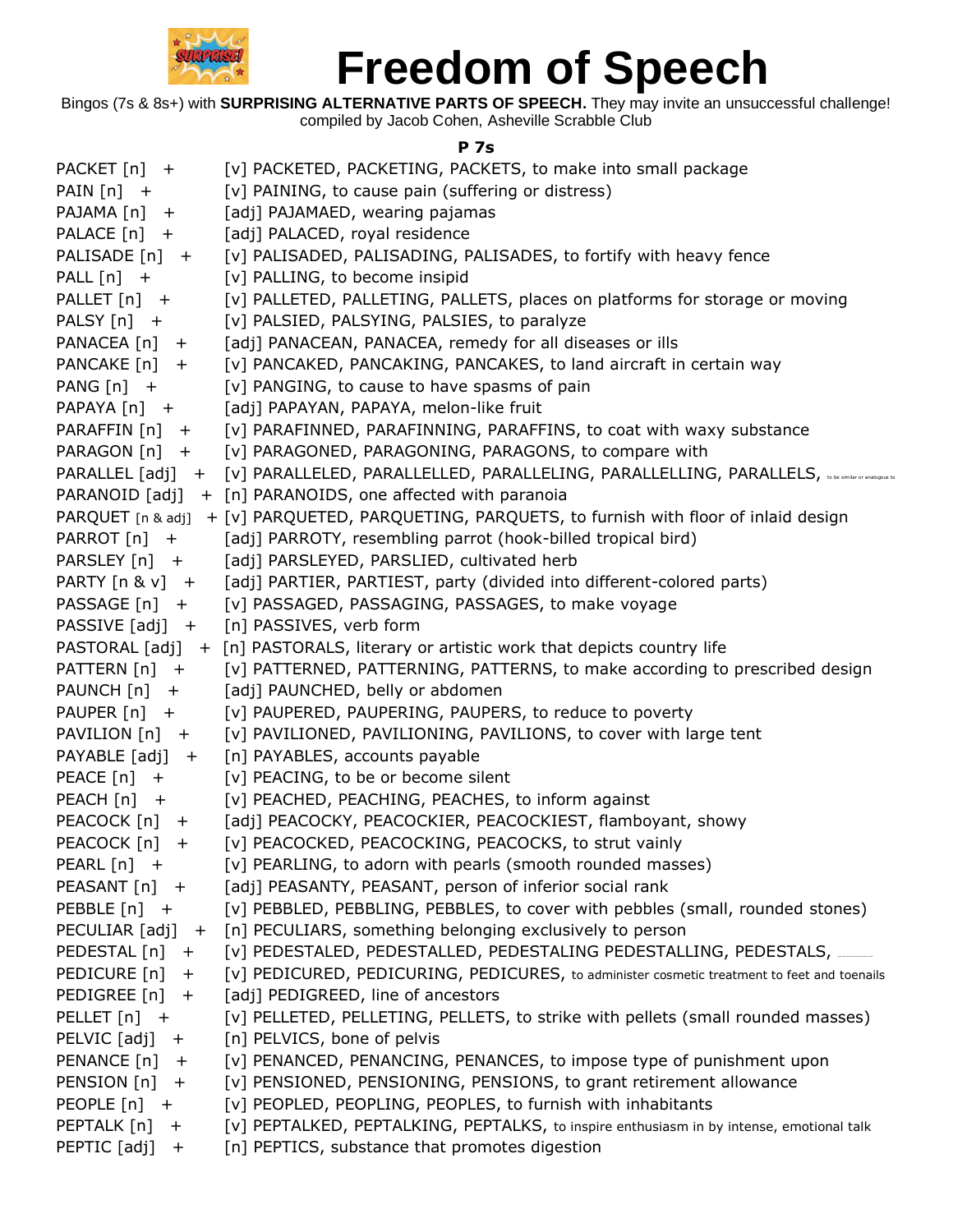

| PERFUME [n] +         | [adj] PERFUMY, scented                                                                    |
|-----------------------|-------------------------------------------------------------------------------------------|
| PERHAPS [adv] +       | [n] PERHAPSES, something open to doubt or conjecture                                      |
| PERIL $[n]$ +         | [v] PERILED, PERILLED, PERILING, PERILLING, to imperil                                    |
| PEROXIDE [n]<br>$+$   | [v] PEROXIDED, PEROXIDING, PEROXIDES, to treat with peroxide (bleaching agent)            |
| PERSPIRE [v]<br>$+$   | [adj] PERSPIRY, PERSPIRE, to give off moisture through pores of skin                      |
| PERVERT [n] +         | [v] PERVERTED, PERVERTING, PERVERTS, turn away from right course of action                |
| PESTLE $[n]$ +        | [v] PESTLED, PESTLING, PESTLES, to crush with club-shaped hand tool                       |
| PETAL $[n]$ +         | [adj] PETALLED, PETAL, leaflike part of corolla                                           |
| PEWTER $[n]$ +        | [adj] PEWTERY, PEWTER, tin alloy                                                          |
| PHOBIC [adj] +        | [n] PHOBICS, one affected with phobia                                                     |
| PHONEMIC [adj]        | + [n] PHONEMICS, branch of linguistic analysis studying phonemes                          |
| PHONETIC [adj]        | + [n] PHONETICS, system of speech sounds of language or group of languages                |
| PHYSIC [n] +          | [v] PHYSICKED, PHYSICKING, PHYSICS, to treat with medicine                                |
| PHYSIQUE [n] +        | [adj] PHYSIQUED, PHYSIQUE, form or structure of body                                      |
| PICNIC $[n]$ +        | [adj] PICNICKY, pertaining to picnic                                                      |
| PILGRIM $[n]$ +       | [v] PILGRIMED, PILGRIMING, PILGRIMS, to travel to holy place for religious reasons        |
| PILL $[n]$ +          | [v] PILLING, to dose with pills (small rounded masses of medicine)                        |
| PILLAR $[n]$ +        | [v] PILLARED, PILLARING, PILLARS, to provide with vertical building supports              |
| PILLOW $[n]$ +        | [v] PILLOWED, PILLOWING, PILLOWS, to rest on pillow (cushion for head)                    |
| PIMPLE $[n]$ +        | [adj] PIMPLED, inflamed swelling of skin                                                  |
| PINAFORE [n] +        | [adj] PINAFORED, PINAFORE, child's apron                                                  |
| PINBALL [n] +         | [v] PINBALLED, PINBALLING, PINBALLS, to move abruptly from one place to another           |
| PINNACLE $[n]$ +      | [v] PINNACLED, PINNACLING, PINNACLES, to place on summit                                  |
| PIPELINE $[n]$ +      | [v] PIPELINED, PIPELINING, PIPELINES, to convey by line of pipe                           |
| PISTOL $[n]$ +        | [v] PISTOLED, PISTOLLED, PISTOLING, PISTOLLING, PISTOLS, to shoot with small firearm      |
| PITH $[n]$ +          | [v] PITHING, to sever spinal cord of                                                      |
| PITMANS [n] +         | [n] PITMAN, connecting rod [n] / PITMAN, mine worker [n -MEN]                             |
| PIZAZZ $[n]$ +        | [adj] PIZAZZY, having pizazz                                                              |
| PIZZAZZ $[n]$ +       | [adj] PIZZAZZY, pizazzy (having pizazz)                                                   |
| PLAID $[n]$ +         | [adj] PLAIDED, PLAID, woolen scarf of checkered pattern                                   |
| PLAIN $[adj]$ +       | [v] PLAINED, PLAINING, to complain                                                        |
| PLANK $[n]$ +         | [v] PLANKED, PLANKING, to cover with planks (long, flat pieces of lumber)                 |
| PLATOON [n]<br>$^{+}$ | [v] PLATOONED, PLATOONING, PLATOONS, alternate with another player at same position       |
| PLAYLIST [n] +        | [v] PLAYLISTED, PLAYLISTING, PLAYLISTS, to place on list of songs to be played            |
| PLEASURE $[n]$ +      | [v] PLEASURED, PLEASURING, PLEASURES, to please                                           |
| PLIGHT $[n]$ +        | [v] PLIGHTED, PLIGHTING, PLIGHTS, to promise or bind by solemn pledge                     |
| PLOY [n] +            | [v] PLOYING, to move from line into column                                                |
| PLUMAGE $[n]$ +       | [adj] PLUMAGED, PLUMAGE, feathers of bird                                                 |
| PLUMBER [n] +         | [n] PLUMBERY, work of plumber                                                             |
| PLUSH $[n]$ +         | [v] PLUSHES, fabric with long pile                                                        |
| $PLUSH[n] +$          | [adj] PLUSHED, showily luxurious                                                          |
| POCKMARK [n] +        | [V] POCKMARKED, POCKMARKING, POCKMARKS, to mark with scars caused by eruptive disease     |
| POD $[n]$ +           | [v] PODDING, to produce seed vessels                                                      |
| POETIC $[adj] +$      | [n] POETICS, poetic theory or practice                                                    |
| $POGROM[n] +$         | [v] POGROMED, POGROMING, POGROMS, to massacre systematically                              |
| POISE $[n]$ +         | [v] POISING, POISE, to hold in state of equilibrium [v]                                   |
| POLLEN $[n]$ +        | [v] POLLENED, POLLENING, POLLENS, to convey pollen (fertilizing element in seed plant) to |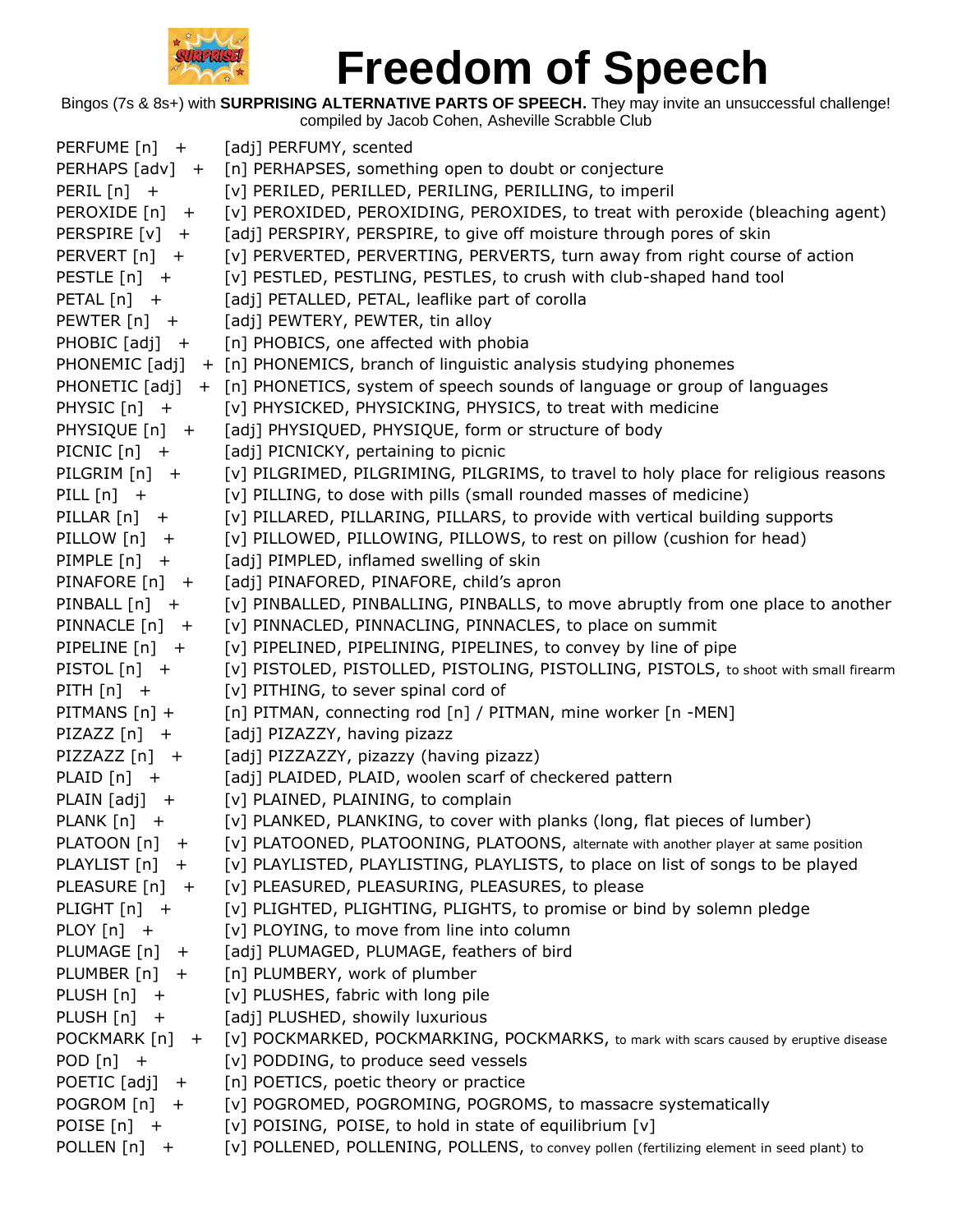

| PONCHO $[n]$ +     | [adj] PONCHOED, type of cloak                                                                      |
|--------------------|----------------------------------------------------------------------------------------------------|
| POND $[n]$ +       | [v] PONDING, to collect into pond (small body of water)                                            |
| POPPY $[n]$ +      | [adj] POPPIED, POPPY, covered with poppies                                                         |
| PORCH [n] +        | [adj] PORCHED, covered structure at entrance to building                                           |
| PORK $[n]$ +       | [v] PORKING, to eat ravenously                                                                     |
| PORPOISE [n] +     | [v] PORPOISED, PORPOISING, PORPOISES, to move forward with rising and falling motions              |
| PORRIDGE [n] +     | [adj] PORRIDGY, PORRIDGE, soft food                                                                |
|                    | PORTABLE [adj] + [n] PORTABLES, something that can be carried                                      |
| PORTAL $[n]$ +     | [adj] PORTALED, PORTAL, door, gate, or entrance                                                    |
| $POSTAL [adj] +$   | [n] POSTALS, postcard                                                                              |
| POSTER $[n]$ +     | [v] POSTERED, POSTERING, POSTERS, to affix public notices on                                       |
| POTABLE [adj] +    | [n] POTABLES, liquid suitable for drinking                                                         |
| POTSHOT $[n]$ +    | [v] POTSHOT, POTSHOTTING, POTSHOTS, to shoot randomly at                                           |
| POTTER $[n]$ +     | [V] POTTERED, POTTERING, POTTERS, to putter (to occupy oneself in leisurely or ineffective manner) |
| POUCH $[n]$ +      | [v] POUCHED, POUCHING, POUCHES, to put in pouch (small, flexible receptacle)                       |
| POULTICE [n] +     | [v] POULTICED, POULTICING, POULTICES, to apply healing substance to                                |
| PRANK $[n]$ +      | [v] PRANKED, PRANKING, to adorn gaudily                                                            |
| PRAWN $[n]$ +      | [v] PRAWNED, PRAWNING, to fish for prawns (edible shellfish)                                       |
| $PREAMBLE[n] +$    | [adj] PREAMBLED, PREAMBLE, introductory statement                                                  |
|                    | PRECIOUS [adj] + [n] PRECIOUSES, darling (much-loved person)                                       |
| PRECISE $[adj] +$  | [v] PRECISED, PRECISING, PRECISES, to make concise summary of                                      |
| PREFIX $[n]$ +     | [v] PREFIXED, PREFIXING, PREFIXES, to add as prefix (form affixed to beginning of root word)       |
| PRELUDE $[n]$ +    | [v] PRELUDED, PRELUDING, PRELUDES, to play musical introduction                                    |
| PREMISE [n]<br>$+$ | [v] PREMISED, PREMISING, PREMISES, to state in advance                                             |
| PRETZEL $[n]$ +    | [v] PRETZELLED, PRETZELLING, PRETZELS, to contort                                                  |
| PRIEST $[n]$ +     | [v] PRIESTED, PRIESTING, PRIESTS, to ordain as priest (one authorized to perform religious rites)  |
| PRIM $[adj]$ +     | [v] PRIMMED, PRIMMING, to give prim expression to                                                  |
| PRISON [n] +       | [v] PRISONED, PRISONING, PRISONS, to imprison                                                      |
| PROBABLE [adj]     | + [n] PROBABLES, something likely to occur or prove true                                           |
| PRODIGAL [adj]     | + [n] PRODIGALS, one who spends lavishly and foolishly                                             |
|                    | PROFANE [adj] + [v] PROFANED, PROFANING, PROFANES, to treat with irreverence or abuse              |
| PROFOUND [adj]     | + [n] PROFOUNDS, something that is very deep                                                       |
|                    | PROLOGUE [n] + [v] PROLOGUED, PROLOGUING, PROLOGUES to preface                                     |
| PROMO $[n]$ +      | [v] PROMOED, PROMOING, to promote                                                                  |
| PRONG $[n]$ +      | [v] PRONGED, PRONGING, to pierce with pointed projection                                           |
| PROPER $[adj] +$   | [n] PROPERS, portion of Mass                                                                       |
|                    | PROTOCOL [n] + [v] PROTOCOLED, PROTOCOLLED, PROTOCOLING PROTOCOLLING, PROTOCOLS, __                |
| PROVERB $[n]$ +    | [v] PROVERBED, PROVERBING, PROVERBS, to make byword of                                             |
| PSALM $[n]$ +      | [v] PSALMED, PSALMING, to praise in psalms (sacred songs)                                          |
| PUBLIC [adj] +     | [n] PUBLICS, community or people as whole                                                          |
|                    | PUCKER $[n + v] + [adj]$ PUCKERY, PUCKERIER, PUCKERIEST, having tendency to pucker                 |
| PUDDING $[n]$ +    | [adj] PUDDINGY, resembling pudding (thick, soft dessert)                                           |
| PUMICE [n] +       | [v] PUMICED, PUMICING, PUMICES, to polish with porous volcanic rock                                |
| PUN $[n]$ +        | [v] PUNNING, to make pun (play on words)                                                           |
| PUP $[n]$ +        | [v] PUPPING, to give birth to puppies                                                              |
|                    | PURPLE [adj] + [v] PURPLED, PURPLING, PURPLES, to make purple                                      |
| PURPOSE [n] +      | [v] PURPOSED, PURPOSING, PURPOSES, to resolve to perform or accomplish                             |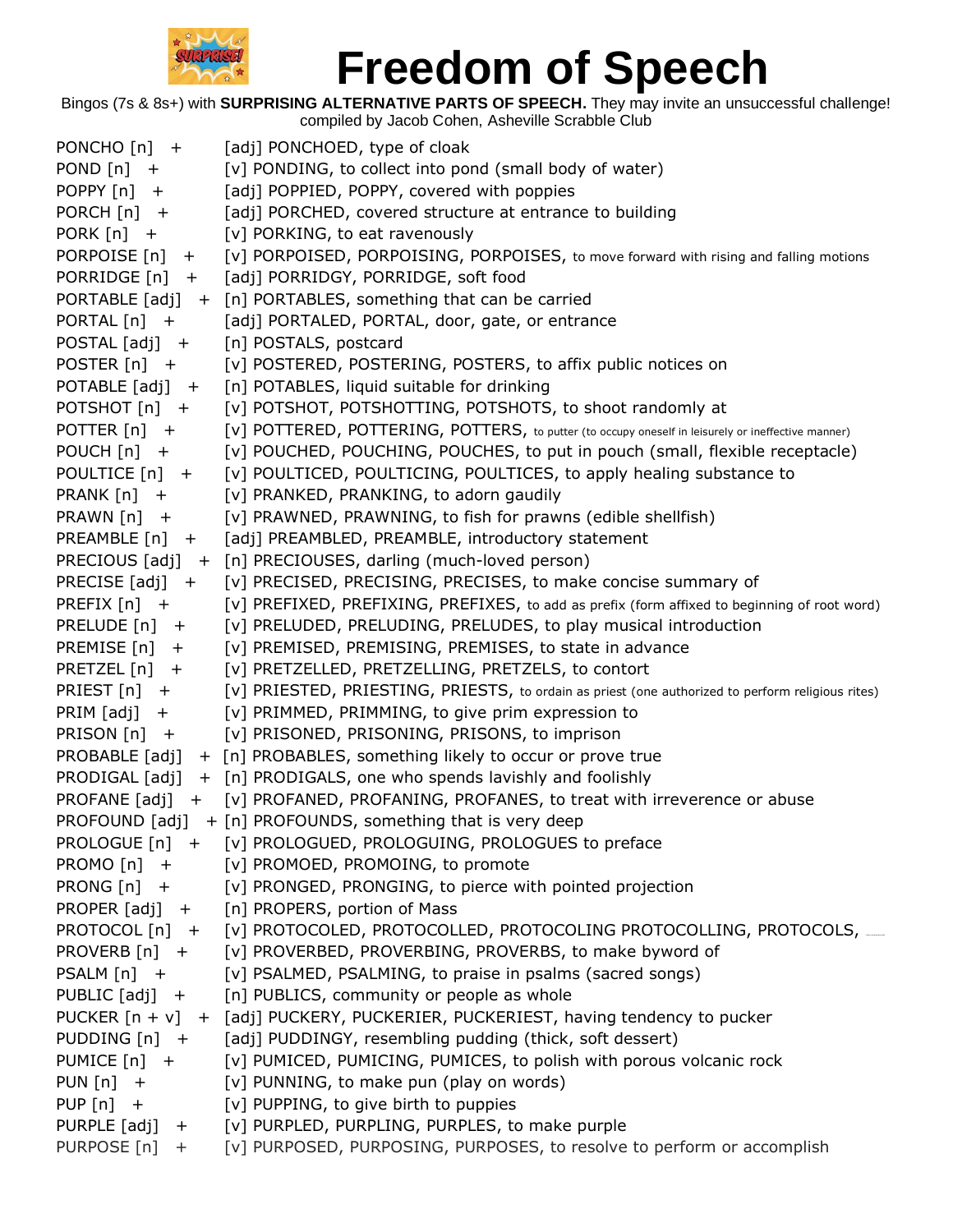

|                             | Bingos (7s & 8s+) with <b>SURPRISING ALTERNATIVE PARTS OF SPEECH</b> . They may invite an unsuccessful challenge!<br>compiled by Jacob Cohen, Asheville Scrabble Club |
|-----------------------------|-----------------------------------------------------------------------------------------------------------------------------------------------------------------------|
| $PYRAMID[n] +$              | [v] PYRAMIDED, PYRAMIDING, PYRAMIDS, to raise or increase by adding amounts gradually                                                                                 |
| PYRRHIC $[adj]$ +           | [n] PYRRHICS, PYRRHIC, type of metrical foot                                                                                                                          |
|                             | <b>Q7s</b>                                                                                                                                                            |
| $QUAD[n]$ +                 | [v] QUADDED, QUADDING, to space out by means of quadrats                                                                                                              |
| $QUAIL[n] +$                | [v] QUAILED. QUAILING, to cower                                                                                                                                       |
| $QUEER [adj] +$             | [v] QUEERED, QUEERING, to spoil effect or success of                                                                                                                  |
| QUILL $[n]$ +               | [v] QUILLED, QUILLING, to press small ridges in                                                                                                                       |
| $QUIRK[n] +$                | [v] QUIRKED, QUIRKING, to twist                                                                                                                                       |
| $QUOIT[n] +$                | [v] QUOITED, QUOITING, to play throwing game similar to ringtoss                                                                                                      |
|                             | <b>R</b> 7s                                                                                                                                                           |
| RABBIT $[n]$ +              | [adj] RABBITY, resembling rabbit                                                                                                                                      |
| RABBIT $[n]$ +              | [v] RABBITED, RABBITING, RABBITS, to hunt rabbits (rodent-like mammals)                                                                                               |
| RACKET $[n]$ +              | [v] RACKETED, RACKETING, RACKETS, to make loud noise                                                                                                                  |
| RADIANT $[adj]$ +           | [n] RADIANTS, point from which rays are emitted                                                                                                                       |
| RADICAL $[adj] +$           | [n] RADICALS, RADICAL, group of atoms that acts as unit in chemical compounds                                                                                         |
| $RA$ FTER $[n]$ +           | [adj] RAFTERED, furnished with rafters                                                                                                                                |
| RAGOUT $[n]$ +              | [v] RAGOUTED, RAGOUTING, RAGOUTS, to make into highly seasoned stew                                                                                                   |
| RAGTAG $[adj] +$            | [n] RAGTAGS, RAGTAG, riffraff (disreputable element of society)                                                                                                       |
| RAISIN $[n]$ +              | [adj] RAISINY, dried grape                                                                                                                                            |
| RAMPART [n] +               | [v] RAMPARTED, RAMPARTING, RAMPARTS, to furnish with fortifying embankment                                                                                            |
| RAMROD $[adj] +$            | [v] RAMRODDED, RAMRODDING, RAMRODS, to supervise                                                                                                                      |
| RANCOR $[n]$ +              | [adj] RANCORED, bitter and vindictive enmity                                                                                                                          |
| RANDOM $[adj] +$            | [n] RANDOMS, haphazard course                                                                                                                                         |
| RAPIER $[n]$ +              | [adj] RAPIERED, RAPIER, long, slender sword                                                                                                                           |
| RAPTURE [n] +               | [v] RAPTURED, RAPTURING, RAPTURES, to fill with great joy                                                                                                             |
|                             | RATIONAL [adj] + [n] RATIONALS, RATIONAL, number that can be expressed as quotient of integers                                                                        |
| RAVEN $[n]$ +               | [v] RAVENED, RAVENING, to eat in ravenous (extremely hungry) manner                                                                                                   |
| RAWHIDE [n] +               | [v] RAWHIDED, RAWHIDING, RAWHIDES, to beat with type of whip                                                                                                          |
| RAZOR $[n]$ +               | [v] RAZORED, RAZORING, to shave or cut with sharp-edged instrument                                                                                                    |
| RECEIPT $[n]$ +             | [v] RECEIPTED, RECEIPTING, RECEIPTS, to mark as having been paid                                                                                                      |
| $REDDER [adj] +$            | [n] REDDERS, REDDER, one that redds (to put in order)                                                                                                                 |
| $REFUGE[n] +$               | [v] REFUGED, REFUGING, REFUGES, to give or take shelter [v]                                                                                                           |
|                             | REGIONAL [adj] + [n] REGIONALS, something that serves region                                                                                                          |
|                             | RELIABLE $[adj] + [n]$ RELIABLES, one that can be relied on                                                                                                           |
|                             | RENEGADE [n] + [v] RENEGADED, RENEGADING, RENEGADES, to become traitor                                                                                                |
| RENOWN $[n]$ +              | [v] RENOWNED, RENOWNING, RENOWNS, to make famous                                                                                                                      |
| $REPAST[n] +$               | [v] REPASTED, REPASTING, REPASTS, to eat or feast                                                                                                                     |
|                             | REPLETE $[adj] + [n]$ REPLETE, worker ant that serves as living storehouse for liquid food                                                                            |
| REPRIEVE $[n]$ +            | [v] REPRIEVED, REPRIEVING, REPRIEVES, to postpone punishment of                                                                                                       |
| REPUTE [n & adj]            | + [v] REPUTED, REPUTING, REPUTES, to consider to be as specified                                                                                                      |
|                             | RESOLUTE [adj] + [n] RESOLUTES, one who is resolute (characterized by firmness or determination)                                                                      |
|                             | RESONANT [adj] + [n] RESONANTS, resounding sound                                                                                                                      |
|                             | RESOURCE [n] + [v] RESOURCED, RESOURCING, RESOURCES, to provide with supplies                                                                                         |
| $REVENCE[n] +$              | [v] REVENGED, REVENGING, REVENGES, to inflict injury in return for                                                                                                    |
| REVENUE $\lceil n \rceil$ + | [adj] REVENUED, income of government                                                                                                                                  |
|                             | RHYTHMIC [adj] + [n] RHYTHMICS, science of rhythm (movement or procedure with uniform recurrence of strong and weak elements)                                         |
|                             | RIBALD [adj] + [n] RIBALDS, one who uses crude language                                                                                                               |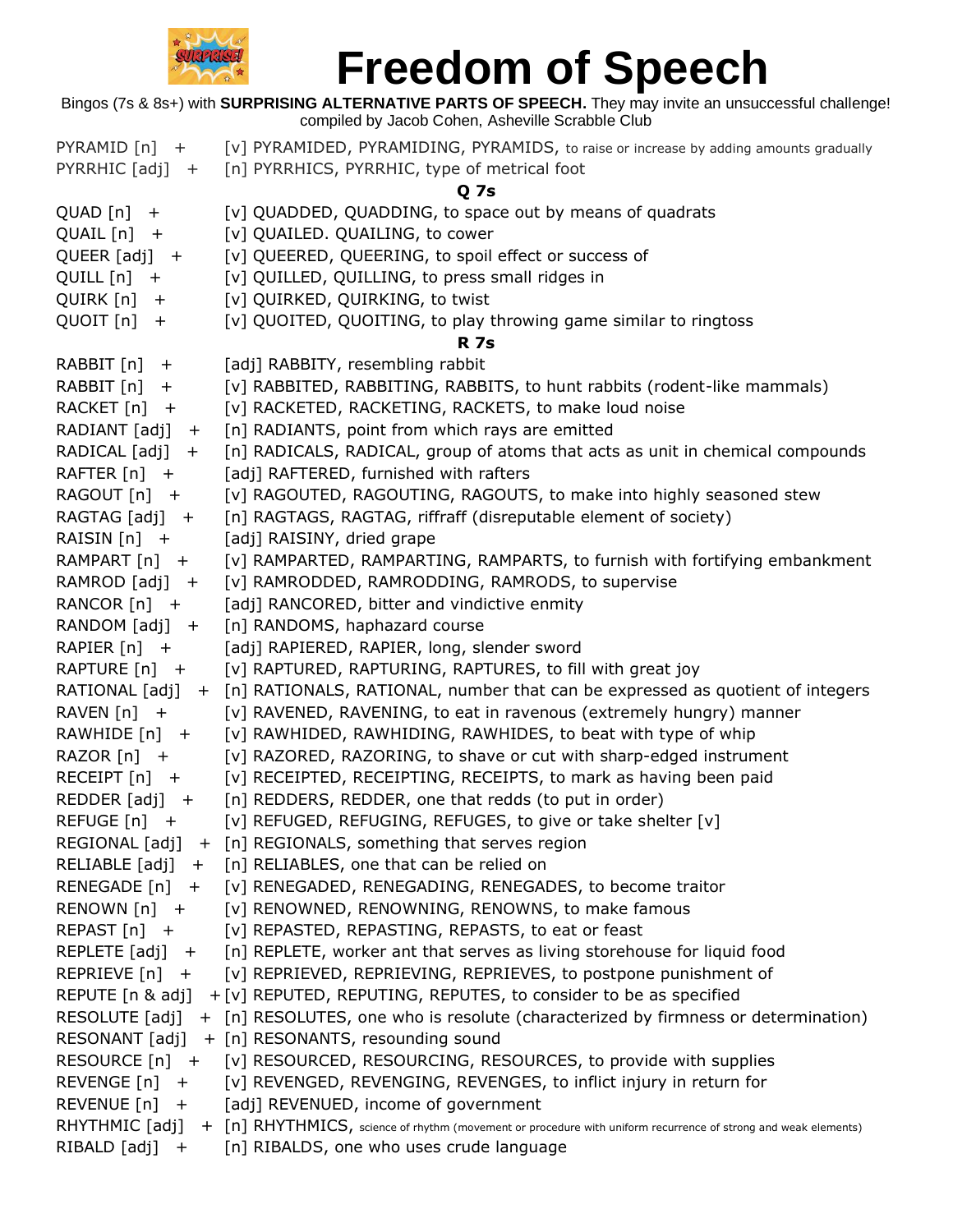

| RIBBON [n]<br>$+$    | [adj] RIBBONY, resembling ribbon [adj]                                                                                                                                    |
|----------------------|---------------------------------------------------------------------------------------------------------------------------------------------------------------------------|
| $RIBBON[n]$ +        | [v] RIBBONED, RIBBONING, RIBBONS, to decorate with ribbons (narrow strips of fabric)                                                                                      |
| $RIFT[n]$ +          | [v] RIFTING, to form rifts (clefts)                                                                                                                                       |
| $RIPRAP[n]$ +        | [v] RIPRAPPED, RIPRAPPING, RIPRAPS, to strengthen with foundation of brpken stones                                                                                        |
| RISIBLE $[adj] +$    | [n] RISIBLES, sense of ridiculous                                                                                                                                         |
| $ROACH[n] +$         | [v] ROACHED, ROACHING, ROACHES, to cause to arch                                                                                                                          |
| RODEO $[n]$ +        | [v] RODEOED, RODEOING to perform cowboy skills in contest                                                                                                                 |
| ROGER [interj] +     | [v] ROGERED, ROGERING, to indicate that message has been received                                                                                                         |
| ROGUE $[n]$ +        | [v] ROGUEING, to defraud (to swindle (to take money or property from by fraudulent means)) [v]                                                                            |
| ROMAN [n]<br>$+$     | [v] ROMAN [metrical novel of medieval France [n -S] ], ROMANISE, ROMANIZE, ROMANISED, ROMANIZED, ROMANISING, ROMANIZING, ROMANISES, ROMANIZES, to write in Roman alphabet |
| ROUGE $[n]$ +        | [v] ROUGING, to color with red cosmetic                                                                                                                                   |
| ROUGHER [adj] +      | [n] ROUGHERS, one that roughs                                                                                                                                             |
| ROULETTE $[n]$ +     | [v] ROULETTED, ROULETTING, ROULETTES, to make tiny slits in                                                                                                               |
| $ROWDY [adj] +$      | [n] ROWDIES, rowdy (disorderly in behavior) person                                                                                                                        |
| RUBBER $[n]$ +       | [v] RUBBERED, RUBBERING, RUBBERS, to stretch one's neck in looking at something                                                                                           |
| RUBBISH [n] +        | [v] RUBBISHED, RUBBISHING, RUBBISHES, to reject as worthless                                                                                                              |
| $RUBBLE[n] +$        | [v] RUBBLED, RUBBLING, RUBBLES, to reduce to rubble (broken pieces)                                                                                                       |
| $RUBY[n] +$          | [v] RUBYING, to tint with color of ruby (deep-red precious stone)                                                                                                         |
| $RUG[n]$ +           | [v] RUGGING, to tear roughly                                                                                                                                              |
| RUMOR $[n]$ +        | [v] RUMORED, RUMORING, to spread y hearsay                                                                                                                                |
| RUMOUR $[n]$ +       | [v] RUMOURED, RUMOURING, RUMOURS, to rumor (to spread by hearsay)                                                                                                         |
| RUSSET $[n]$ +       | [v] RUSSETED, RUSSETING, RUSSETS, to make or become reddish or yellowish-brown in color                                                                                   |
| RUSTIC $[adj] +$     | [n] RUSTICS, one who lives in country                                                                                                                                     |
|                      | S <sub>7s</sub>                                                                                                                                                           |
| SABER [n]<br>$^{+}$  | [v] SABERED, SABERING, to strike with saber (type of sword)                                                                                                               |
| SABRE [n]<br>$+$     | [v] SABRING, to saber (to strike with saber (type of sword))                                                                                                              |
| $SACHET[n]$ +        | [adj] SACHETED, SACHET, small bag containing perfumed powder                                                                                                              |
| SAFARI [n]<br>$^{+}$ | [v] SAFARIED, SAFARIING, SAFARIS, to go on hunting expedition                                                                                                             |
| SAFETY $[n]$ +       | [v] SAFETIED, SAFETYING, SAFETIES, to protect against failure, breakage or accident                                                                                       |
| SAILOR [n]<br>$+$    | [adj] SAILORLY, SAILOR, member of ship's crew                                                                                                                             |
| SALARY [n] +         | [v] SALARIED, SALARYING. SALARIES, to pay period fixed compensation to                                                                                                    |
| SALLOW [adj] +       | [v] SALLOWED, SALLOWING, SALLOWS, to make sallow (of sickly yellowish color)                                                                                              |
| $SALT[n]$ +          | [adj] SALTEST, salty                                                                                                                                                      |
|                      | SALTIER [adj] + [n] SALTIERS, saltire (heraldic design)                                                                                                                   |
|                      | SALVO [n] + [v] SALVOED, SALVOING, SALVOES, to discharge firearms simultaneously                                                                                          |
| SANDAL [n] +         | [v] SANDALED, SANDALING, SANDALS, to provide with sandals (light, open shoes)                                                                                             |
|                      | SANGUINE [adj] + [n] SANGUINES, SANGUINE, red color                                                                                                                       |
|                      | SANITARY [adj] + [n] SANITARIES, public urinal                                                                                                                            |
| $SARDINE[n] +$       | [v] SARDINED, SARDINING, SARDINES, to pack tightly [v]                                                                                                                    |
| SATIN $[n]$ +        | [v] SATINED, SATINING, to give glossy surface to                                                                                                                          |
|                      | SAUCIER [adj] + [n] SAUCIERS, chef who specializes in sauces                                                                                                              |
|                      | SAVAGE $[n \& adj] + [V]$ SAVAGED, SAVAGING, SAVAGES, to attack or treat brutally                                                                                         |
| SAVORY [adj] +       | [n] SAVORIES, savory dish served before or after meal                                                                                                                     |
|                      | SAVOURY [adj] + [n] SAVOURIES, SAVORY (savory dish served before or after meal)                                                                                           |
| SAVVY [adj] +        | [v] SAVVIED, SAVVYING, SAVVIES to understand                                                                                                                              |
|                      | SCABBARD [n] + [v] SCABBARDED, SCABBARDING, SCABBARDS, to put into sheath, as sword                                                                                       |
| $SCAFFOLD[n] +$      | [V] SCAFFOLDED, SCAFFOLDING, SCAFFOLDS, to provide with scaffold (temporary platform for workmen)                                                                         |
|                      |                                                                                                                                                                           |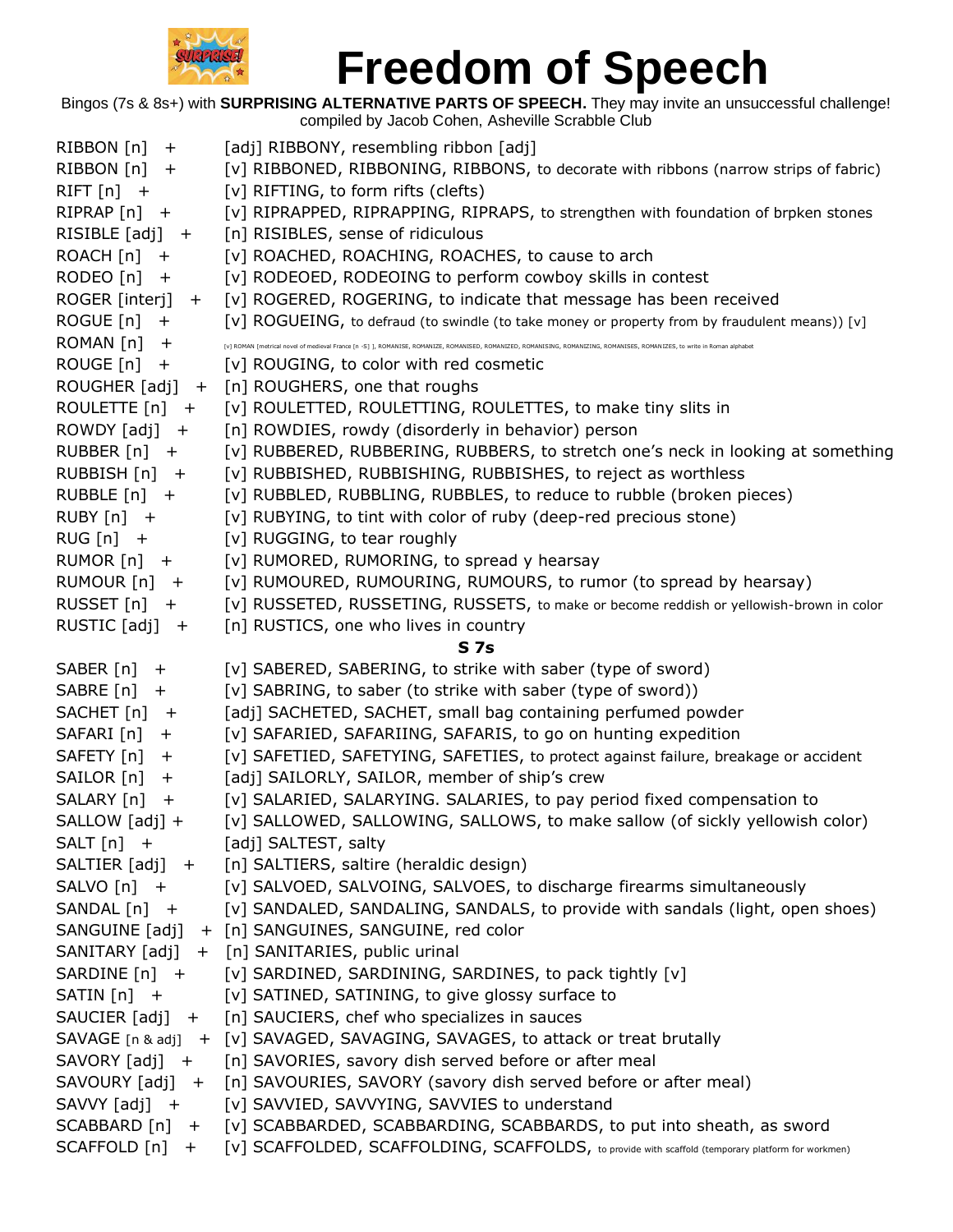

| $SCALENE [adj] +$    | [n] SCALENES, SCALENE, triangle having no two equal sides                             |
|----------------------|---------------------------------------------------------------------------------------|
| SCANDAL [n] +        | [v] SCANDALED, SCANDALLED, SCANDALING, SCANDALLING, SCANDALS, to defame               |
| $SCANT [adj] +$      | [v] SCANTED, SCANTING, to provide with meager portion                                 |
| $SCARF[n]$ +         | [adj] SCARVED, SCARF, wearing scarf                                                   |
| SCARF [n] +          | [v] SCARFED, SCARFING, to cover with scarf                                            |
| $SCENIC [adj] +$     | [n] SCENICS, SCENIC, depiction of natural scenery                                     |
| $SCENT[n] +$         | [v] SCENTING, to fill with odor                                                       |
| SCEPTER $[n]$ +      | [v] SCEPTERED, SCEPTERING, SCEPTERS, to invest with royal authority                   |
| SCEPTRE [n] +        | [v] SCEPTRED, SCEPTRING, SCEPTRES                                                     |
| SCHOOL [n]<br>$+$    | [adj] SCHOOLER (only adjectival form), school                                         |
| SCONCE [n]<br>$+$    | [v] SCONCED, SCONCING, SCONCES, to fine                                               |
| SCOURGE [n] +        | [v] SCOURGED, SCOURGING, SCOURGES, to punish severely                                 |
| SCRABBLE [n] +       | [v] SCRABBLED, SCRABBLING, SCRABBLES, to claw or grope about frantically              |
| $SCRUPLE[n]$ +       | [v] SCRUPLED, SCRUPLING, SCRUPLES, to hesitate because of ethical concerns            |
| $SCUBA[n]$ +         | [v] SCUBAED, SCUBAING, to swim underwater using breathing device with compressed air  |
| $SCUM[n] +$          | [v] SCUMMED, SCUMMING, to remove scum (impure or extraneous matter) from              |
| SCURVY $[n]$ +       | [adj & adv] SCURVIER, SCURVIEST, SCURVILY, SCURVY, base or contemptible               |
| SCYTHE $[n]$ +       | [v] SCYTHED, SCYTHING, SCYTHES, to cut with scythe (single-bladed cutting instrument) |
|                      | SEASONAL [adj] + [n] SEASONALS, employee or product associated with time of year      |
| SEAWEED [n] +        | [adj] SEAWEEDY, SEAWEEDIER, SEAWEEDIEST, SEAWEED, plant growing in sea                |
| $SECANT[n]$ +        | [adv] SECANTLY, in intersecting manner                                                |
| SECTOR $[n]$ +       | [v] SECTORED, SECTORING, SECTORS, to divide into sectors (sections)                   |
| $SECULAR [adj] +$    | [n] SECULARS, layman                                                                  |
| SEDIMENT $[n]$ +     | [v] SEDIMENTED, SEDIMENTING, SEDIMENTS, to settle to bottom of liquid                 |
| SEEMING [v] +        | [n] SEEMINGS, SEEMING, outward appearance                                             |
| SELF $[n]$ +         | [v] SELFING, to inbreed                                                               |
| SELVAGE [n] +        | [adj] SELVAGED, SELVAGE, edge of woven fabric finished to prevent raveling            |
| SENILE [adj]<br>$+$  | [n] SENILES, one who exhibits senility (mental and physical infirmity due to old age) |
| SENSIBLE [adj] +     | [n] SENSIBLES, SENSIBLE, something that can be sensed                                 |
| SENTINEL [n] +       | [V] SENTINELED, SENTINELLED, SENTINELING, SENTINELLING, SENTINELS, to stand guard     |
| SEQUIN [n] +         | [v] SEQUINED, SEQUINING, SEQUINS, to affix sequins (shiny ornamental objects)         |
| SERENE [adj] +       | [n] SERENES, serene (calm, tranquil) condition or expanse                             |
| SERGEANT [n] +       | [adj] SERGEANTY, noncommissioned military officer                                     |
| SERIF $[n]$ +        | [adj] SERIFFED, SERIF, fine line used to finish off main stroke of letter             |
| SERJEANT [n] +       | [adj] SERJEANTY, noncommissioned military officer                                     |
| $SEVERAL [adj] +$    | [n] SEVERALS, few persons or things                                                   |
| SEWER $[n]$ +        | [v] SEWERED, SEWERING, to clean or maintain sewers (underground conduits for waste)   |
| $SHALLOW[n] +$       | [v] SHALLOWED, SHALLOWING, SHALLOWS, to make shallow (having little depth)            |
| SHANGHAI [n] +       | [v] SHANGHAIED, SHANGHAIING, SHANGHAIS, to kidnap for service aboard ship             |
| SHARK $[n]$ +        | [v] SHARKED, SHARKING, to live by trickery                                            |
| $SHARP [adj] +$      | [v] SHARPED, SHARPING, to raise in pitch, as musical tone                             |
| SHARPER [adj]<br>$+$ | [n] SHARPERS, swindler                                                                |
| SHAWL [n]<br>$+$     | [v] SHAWLED, SHAWLING, to wrap in shawl (piece of cloth worn as covering)             |
| SHEAF [n]<br>$+$     | [v] SHEAFED, SHEAFING, to sheave (to gather into bundle)                              |
| SHEEN $[n]$ +        | [v] SHEENED, SHEENING, to shine (to emit light)                                       |
|                      | SHEER [adj + n] + [v] SHEERED, SHEERING, to swerve                                    |
| SHEET $[n]$ +        | [v] SHEETED, SHEETING, to cover with sheet (thin, rectangular piece of material)      |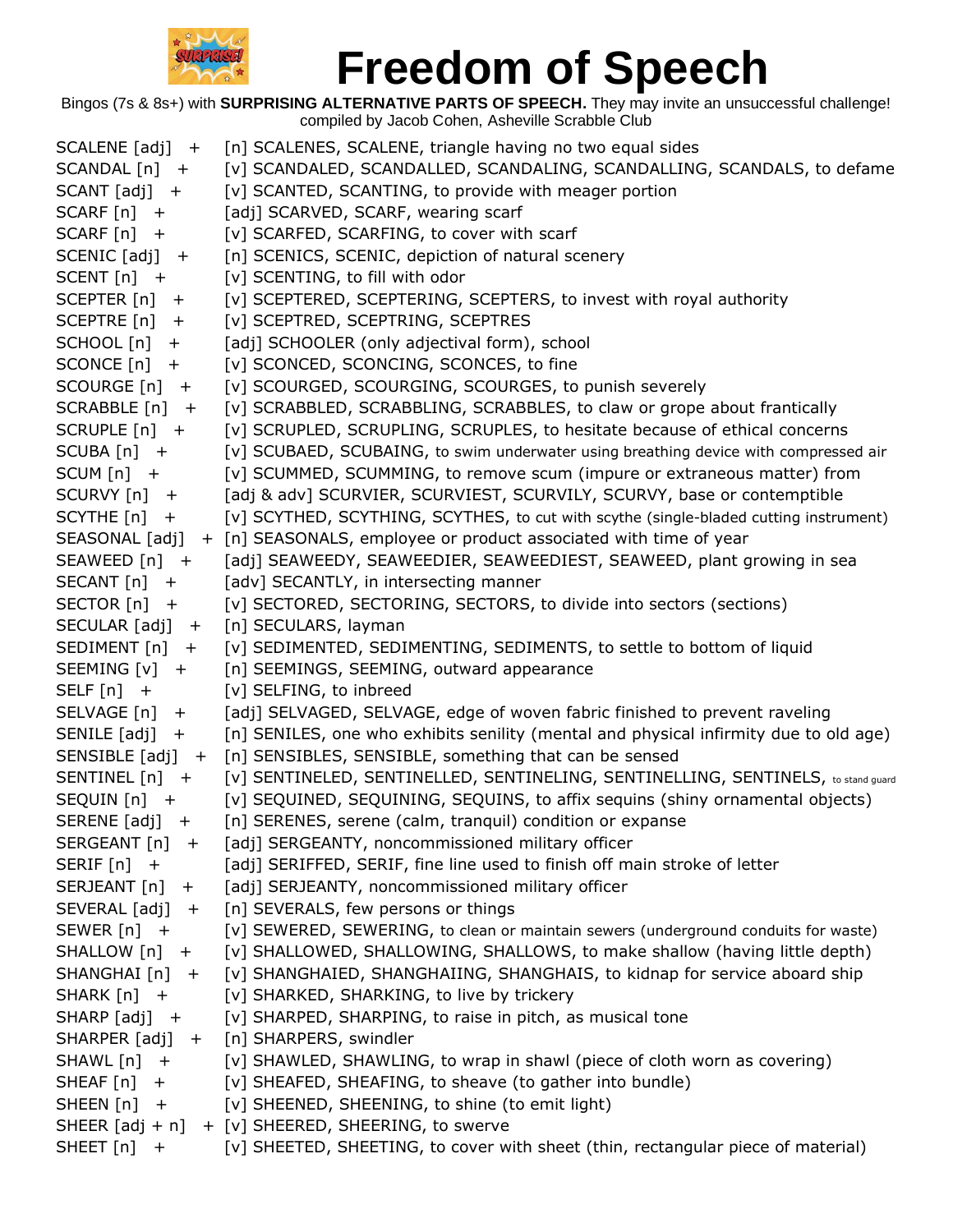

| SHERRY [n] +      | [adj] SHERRIED, SHERRY, cooked or flavored with sherry                                             |
|-------------------|----------------------------------------------------------------------------------------------------|
| $SHIRT[n]$ +      | [adj] SHIRTIER, SHIRTIEST, angry                                                                   |
| SHITCAN [n] +     | [v] SHITCANNED, SHITCANNING, SHITCANS, offensive word                                              |
|                   | SHIVER [n + v] + [adj] SHIVERY, SHIVERIER, SHIVERIEST, shivering                                   |
| $SHODDY [adj] +$  | [n] SHODDIES, SHODDY, low-quality wool                                                             |
| SHORTCUT $[n]$ +  | [v] SHORTCUT, SHORTCUTTING, SHORTCUTS, to take shorter or quicker way                              |
| $SHOT[n]$ +       | [v] SHOTTED, SHOTTING, to load with shot (small lead or steel pellets)                             |
| SHOTGUN [n] +     | [v] SHOTGUNNED, SHOTGUNNING, SHOTGUNS, to shoot with type of gun                                   |
| $SHRILL [adj] +$  | [v] SHRILLED, SHRILLING, SHRILLS, to utter shrill (having high-pitched and piercing quality) sound |
| $SHRIMP[n]$ +     | [v] SHRIMPED,. SHRIMPING, SHRIMPS, to catch shrimps (small marine decapods)                        |
| SHRINE $[n]$ +    | [v] SHRINED, SHRINING, SHRINES, to place in shrine (receptacle for sacred relics)                  |
| SHYLOCK [n] +     | [v] SHYLOCKED, SHYLOCKING, SHYLOCKS, to lend                                                       |
| $SICK [adj] +$    | [v] SICKING, to sic (to urge to attack)                                                            |
| $SICKLY [adj] +$  | [v] SICKLIED, SICKLYING, SICKLIES, to make sickly                                                  |
| SIEGE $[n]$ +     | [v] SIEGING, to attempt to capture or gain                                                         |
| $SIGNET[n] +$     | [v] SIGNETED, SIGNETING, SIGNETS, to mark with official seal                                       |
| $SIGNPOST[n]$ +   | [v] SIGNPOSTED, SIGNPOSTING, SIGNPOSTS, provide with signposts (posts bearing signs)               |
| $SILENT [adj] +$  | [n] SILENTS, silent movies                                                                         |
| $SILK[n]$ +       | [v] SILKING, to cover with silk (soft, lustrous fabric)                                            |
| $SILLY [adj] +$   | [n] SILLIES, silly person                                                                          |
| $SILO[n]$ +       | [v] SILOING, to store in silo (tall, cylindrical structure)                                        |
| SILVAN [adj] +    | [n] SILVANS, SILVAN, one that lives in forest                                                      |
| SILVER $[n]$ +    | [v] SILVERED, SILVERING, SILVERS, to cover with silver + [adj] SILVERN, silvery                    |
| SIMPLE $[adj] +$  | [n] SIMPLES, something that is simple                                                              |
| SINEW $[n]$ +     | [v] SINEWED, SINEWING, to strengthen                                                               |
| SINGSONG [adj]    | + [n] SINGSONGS, monotonous cadence in speaking or reading                                         |
| SINGULAR [adj]    | + [n] SINGULARS, word form that denotes one person or thing                                        |
| $SIRUP[n]$ +      | [v] SIRUPED, SIRUPING, to syrup (to sweeten with thick liquid)                                     |
| $SISSY[n]$ +      | [adj] SISSIER, SISSIEST, sissyish (resembling sissy (effeminate man or boy))                       |
| SISTER $[n]$ +    | [v] SISTERED, SISTERING, SISTERS, to treat like sister (female sibling)                            |
| SKEIN $[n]$ +     | [v] SKEINED, SKEINING, to wind into long loose coils                                               |
| $SKINNY [adj] +$  | [n] SKINNIES, one that is skinny (very thin)                                                       |
| SKIVVIES [n] +    | [v] SKIVVIED, SKIVVYING, SKIVVIES, to work as female servant                                       |
| SKOAL [interj] +  | [v] SKOALED, SKOALING, to drink to health of                                                       |
| SKOL [interj] +   | [v] SKOLING, to skoal (to drink to health of)                                                      |
| SKULL [n] +       | [v] SKULLED, SKULLING, to hit on head                                                              |
| SKUNK [n] +       | [v] SKUNKED, SKUNKING, to defeat overwhelmingly                                                    |
| $SKYLARK[n] +$    | [v] SKYLARKED, SKYLARKING, SKYLARKS, to frolic                                                     |
| $SLAB[n]$ +       | [v] SLABBED, SLABBING, to cover with slabs (broad, flat pieces of solid material)                  |
| $SLANG[n]$ +      | [v] SLANGED, SLANGING, to use slang (extremely informal or vulgar language)                        |
| SLAPDASH [adj]    | + [n] SLAPDASHES, careless work                                                                    |
| $SLAT[n]$ +       | [v] SLATTING, to provide with slats (narrow strips of wood or metal)                               |
| SLEAZE $[n]$ +    | [v] SLEAZED, SLEAZING, SLEAZES, to behave in sleazy (low quality or character) manner              |
| SLEDGE $[n]$ +    | [v] SLEDGED, SLEDGING, SLEDGES, to convey on type of sled                                          |
| $SLEEK [adj] +$   | [v] SLEEKED, SLEEKING, to make sleek (smooth and glossy)                                           |
| SLEEKER $[adj] +$ | [n] SLEEKERS, SLEEKER, one that sleeks (to make sleek (smooth and glossy))                         |
| SLEEVE $[n]$ +    | [v] SLEEVED, SLEEVING, SLEEVES, to furnish with sleeve (part of garment covering arm)              |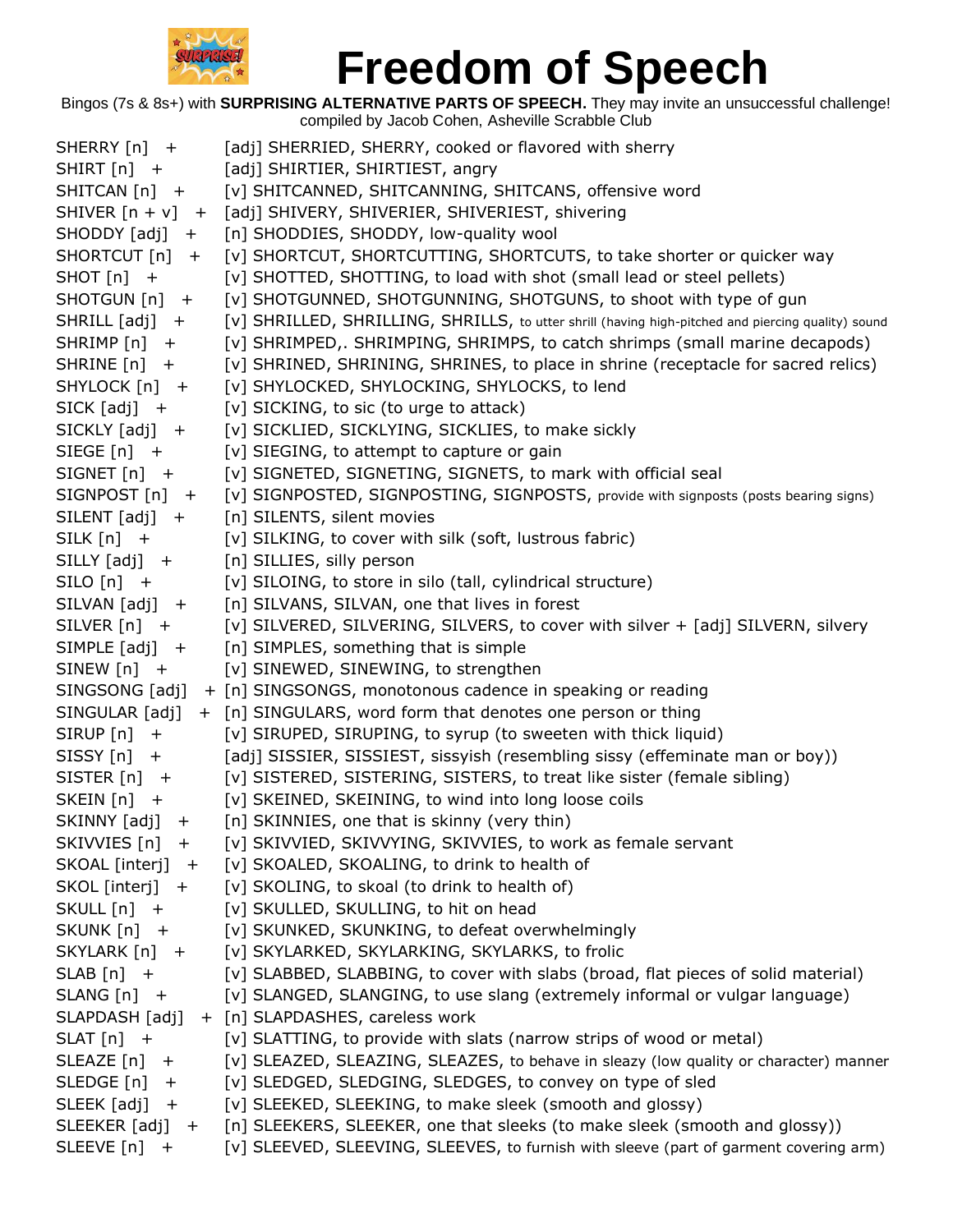

| SLEUTH [n] +       | [v] SLEUTHED, SLEUTHING, SLEUTHS, to act as detective                                                                           |
|--------------------|---------------------------------------------------------------------------------------------------------------------------------|
| SLEW $[n]$ +       | [v] SLEWING, to slue (to cause to move sideways)                                                                                |
| $SLICK [adj] +$    | [v] SLICKED, SLICKING, to make slick (smooth and slippery)                                                                      |
| SLICKER $[adj] +$  | [n] SLICKERS, SLICKER, oilskin raincoat                                                                                         |
| $SLIPCASE[n] +$    | [adj] SLIPCASED, SLIPCASE, protective box for book                                                                              |
| SLIPFORM $[n]$ +   | [V] SLIPFORMED, SLIPFORMING, SLIPFORMS, to construct with use of mold in which concrete is placed to set                        |
| $SLIVER[n] +$      | [v] SLIVERED, SLIVERING, SLIVERS, to cut into long, thin pieces                                                                 |
| $SLOGAN[n]$ +      | [adj] SLOGANED, SLOGAN, motto adopted by group                                                                                  |
| $SLOT[n]$ +        | [v] SLOTTED, SLOTTING, to cut long, narrow opening in                                                                           |
| $SLUDGE[n]$ +      | [v] SLUDGED, SLUDGING, SLUDGES, to form sludge (muddy mass or sediment)                                                         |
| SLUMBER [n] +      | [v] SLUMBERED, SLUMBERING, SLUMBERS, to sleep                                                                                   |
| SLURRY [n] +       | [v] SLURRIED, SLURRYING, SLURRIES, to convert into type of watery mixture                                                       |
|                    | SLUSH [n & adj] + [v] SLUSHED, SLUSHING, SLUSHES, to splash with slush (partially melted snow)                                  |
| SMARM $[n]$ +      | [v] SMARMED, SMARMING, to use excessive flattery to obtain favors                                                               |
| $SMOCK$ $[n]$ +    | [v] SMOCKED, SMOCKING, to furnish with smock (loose outer garment)                                                              |
| SMOTHER $[v]$ +    | [adj] SMOTHERY, tending to smother                                                                                              |
| SMUT $[n]$ +       | [v] SMUTTED, SMUTTING, to soil                                                                                                  |
| $SNAFU[n]$ +       | [v] SNAFUED, SNAFUING, to bring into state of confusion                                                                         |
| $SNAIL[n] +$       | [v] SNAILED, SNAILING, to move slowly                                                                                           |
|                    | SNAPSHOT [n] + [v] SNAPSHOTTED, SNAPSHOTTING, SNAPSHOTS, to photograph informally and quickly                                   |
| SNOUT $[n]$ +      | [v] SNOUTED, SNOUTING, to provide with nozzle                                                                                   |
|                    | SNOWSHOE [n] + [v] SNOWSHOED, SNOWSHOEING, SNOWSHOES, to walk on snowshoes (oval frames that allow person to walk on deep snow) |
| SNUFF $[n]$ +      | [v] SNUFFED, SNUFFING, to use or inhale snuff (powdered tobacco) [v]                                                            |
| SNUG $[adj]$ +     | [v] SNUGGED, SNUGGING, to make snug (warmly comfortable)                                                                        |
| $SOAPBOX[n]$ +     | [v] SOAPBOXED, SOAPBOXING, SOAPBOXES, to deliver informal impassioned speech on street                                          |
|                    | SOCIABLE [adj] + [n] SOCIABLES, social                                                                                          |
| $SOCKET[n]$ +      | [v] SOCKETED, SOCKETING, SOCKETS, to furnish with socket (opening for receiving something)                                      |
| SOD $[n]$ +        | [v] SODDING, to cover with sod (turf)                                                                                           |
| $SODDEN [adj] +$   | [v] SODDENED, SODDENING, SODDENS, to make soggy                                                                                 |
| $SOLACE[n]$ +      | [v] SOLACED, SOLACING, SOLACES, to console (to comfort (to soothe in time of grief))                                            |
| SOLDIER $[n]$ +    | [v] SOLDIERED, SOLDIERING, SOLDIERS, to perform military service0                                                               |
| SOLDIER [n]<br>$+$ | [n] SOLDIERY, SOLDIERIES, military profession                                                                                   |
|                    | SOLITARY [adj] + [n] SOLITARIES, one who lives alone                                                                            |
|                    | SOLUBLE [adj] + [n] SOLUBLES, SOLUBLE, something that is soluble (capable of being dissolved)                                   |
| SOLVATE $[n]$ +    | [v] SOLVATED, SOLVATING, SOLVATES, to convert into type of ion                                                                  |
| SOMERSET [n] +     | [v] SOMERSETED, SOMERSETTED, SOMERSETING, SOMERSETTING, SOMERSETS, to roll body in complete circle, head over heels             |
|                    | SOMEWHAT [adv] + [n] SOMEWHATS, unspecified number or part                                                                      |
| SONNET $[n]$ +     | [v] SONNETED, SONNETING, SONNETS, to compose sonnet (type of poem)                                                              |
| SOONER $[adv] +$   | [n] SOONERS, one who settles on government land before it is officially opened for settlement                                   |
| $SOOT[n]$ +        | [v] SOOTING, to cover with soot (black substance produced by combustion)                                                        |
| SORROW [n] +       | [v] SORROWED, SORROWING, SORROWS, to grieve                                                                                     |
| SOUFFLE $[n]$ +    | [adj] SOUFFLED, SOUFFLE made puffy by beating and baking                                                                        |
|                    | SOUNDER [adj] + [n] SOUNDERS, SOUNDER, one that sounds (to make sound (something that stimulates auditory receptors))           |
|                    | SOUNDING [v] + [n] SOUNDINGS, SOUNDING, sampling of opinions                                                                    |
| SOUP $[n]$ +       | [v] SOUPING, to increase power or efficiency of                                                                                 |
| $SOUTH[n] +$       | [v] SOUTHED, SOUTHING, to move toward south (cardinal point on compass)                                                         |
|                    | SOUTHERN [adj] + [n] SOUTHERNS, SOUTHERN, person loving in south                                                                |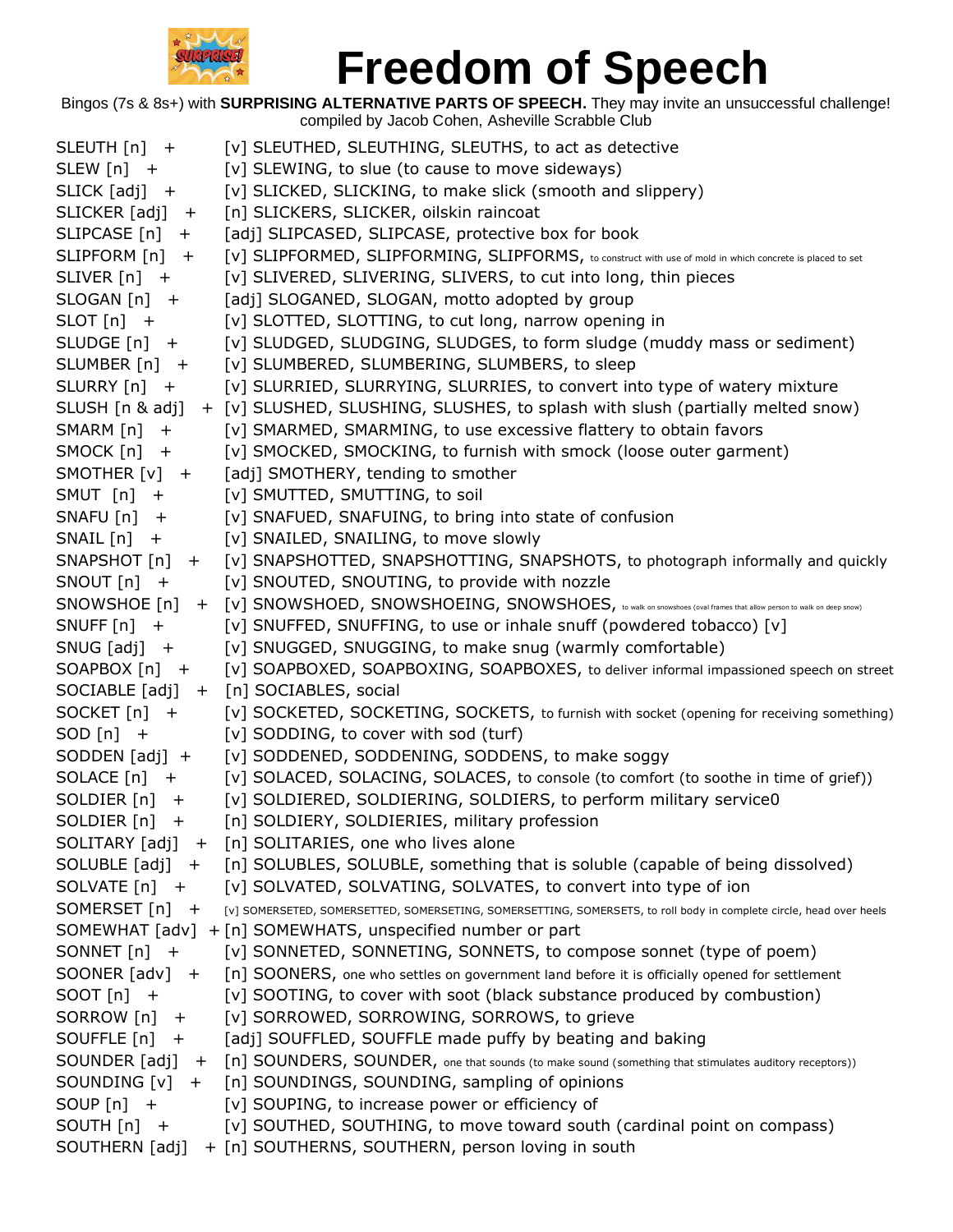

|                   | SPARABLE [adj] + [n] SPARABLES, SPARABLE, type of nail                                                          |
|-------------------|-----------------------------------------------------------------------------------------------------------------|
| $SPASM[n]$ +      | [v] SPASMED, SPASMING, to undergo involuntary muscular contraction                                              |
| $SPASTIC [adj] +$ | [n] SPASTICS, SPASTIC, one suffering from paralysis with muscle spasms                                          |
| $SPATULA [n] +$   | [adj] SPATULAR, SPATULA, mixing implement                                                                       |
| SPECK $[n]$ +     | [v] SPECKED, SPECKING, to mark with small spots                                                                 |
| SPHERE $[n]$ +    | [v] SPHERED, SPHERING, SPHERES, to form into sphere (type of geometric solid)                                   |
| $SPHERIC [adj] +$ | [n] SPHERICS, geometry of figures on surface of sphere                                                          |
|                   | SPHEROID [adj] + [n] SPHEROIDS, SPHEROID, type of geometric solid                                               |
| SPIDER [n]        | [v] SPIDERED, SPIDERING, SPIDERS, to move in scuttling manner                                                   |
| $SPINACH[n] +$    | [adj] SPINACHY, cultivated herb                                                                                 |
| $SPINDLE[n]$ +    | [v] SPINDLED, SPINDLING, SPINDLES, to impale on slender rod                                                     |
| SPOKE $[n]$ +     | [v] SPOKING, to provide with spokes (rods that support rim of wheel)                                            |
| SPORE $[n]$ +     | [v] SPORING, to produce spores (asexual, usually single-celled reproductive bodies)                             |
| SPOUSAL [adj] +   | [n] SPOUSALS, SPOUSAL, marriage (legal union of two person of same ot opposite sex)                             |
| SPOUSE [n] +      | [v] SPOUSED, SPOUSING, SPOUSES, to marry (to enter into marriage)                                               |
| SPRANG [v] +      | [n] SPRANGS, SPRANG, weaving technique to form openwork mesh                                                    |
| $SPRIG[n]$ +      | [v] SPRIGGED, SPRIGGING, to fasten with small thin nails                                                        |
| $SPUD[n] +$       | [v] SPUDDED, SPUDDING, to remove with spade-like tool                                                           |
| $SPUNK[n] +$      | [v] SPUNKED, SPUNKING, to begin to burn                                                                         |
| $SQUAD[n]$ +      | [v] SQUADDED, SQUADDING, to form into squads (small organized groups)                                           |
|                   | SQUADRON [n] + [v] SQUADRONED, SQUADRONING, SQUADRONS, to arrange in squadrons (units of military organization) |
| $SQUID[n]$ +      | [v] SQUIDDED, SQUIDDING, to fish for squid (ten-armed marine mollusks)                                          |
| $STABLER [adj] +$ | [n] STABLERS, STABLER, one that keeps stable (shelter for domestic animals)                                     |
| $STALE [adj] +$   | [v] STALING, STALE, to become stale (not fresh)                                                                 |
| STAMEN [n] +      | [adj] STAMENED, STAMEN, pollen-bearing organ of flowering plants                                                |
| $STANZA[n]$ +     | [adj] STANZAED, STANZA, division of poem                                                                        |
|                   | STARKER [adj] + [n] STARKERS, naked                                                                             |
| STATUE [n] +      | [adj] STATUED, STATUE, three-dimensional work of art                                                            |
| $STATE[n] +$      | [adj] STATURED, STATURE, natural height of human or animal body                                                 |
| $STATUS[n] +$     | [adj] STATUSY, conferring prestige                                                                              |
|                   | STEADIER [adj] + [n] STEADIERS, one that steadies                                                               |
| STEAMER $[n]$ +   | [v] STEAMERED, STEAMERING, STEAMERS, to travel by steamship                                                     |
| STEEL [n] +       | [v] STEELED, STEELING, to cover with steel (tough iron alloy)                                                   |
| $STEEPER [adj] +$ | [n] STEEPERS, one that steeps (soak in liquid)                                                                  |
| $STEEPLE[n] +$    | [v] STEEPLED, STEEPLING, STEEPLES, to place fingers or hands in form of steeple)                                |
| $STENCH[n] +$     | [adj] STENCHY, STENCHIER, STENCHIEST, having stench                                                             |
| STEREO [n] +      | [v] STEREOED, STEREOING, STEREOS, to make type of printing plate                                                |
|                   | STERN $[n + adj] + [adj]$ STERNED, STERN, rear part of ship                                                     |
|                   | STILETTO [n] + [v] STILETTOED, STILETTOING, STILETTOES, STILETTOS, to stab with stiletto (short dagger)         |
|                   | STILL $[adj 8 n] + [v]$ STILLED, STILLING, to make still (to free from sound or motion)                         |
| $STILT[n] +$      | [v] STILTED, STILTING, to raise on stilts (long, slender poles)                                                 |
| $STINT[n] +$      | [v] STINTED, STINTING, to limit                                                                                 |
|                   | STOCKADE [n] + [v] STOCKADED, STOCKADING, STOCKADES, to build type of protective fence                          |
| STOMACH [n] +     | [adj] STOMACHY, paunchy                                                                                         |
| $STOOGE[n]$ +     | [v] STOOGED, STOOGING, STOOGES, to act as comedian's straight man                                               |
| $STOOL[n]$ +      | [v] STOOLED, STOOLING, to defecate                                                                              |
| $STOVE[n]$ +      | [v] STOVING, to heat something in heating apparatus                                                             |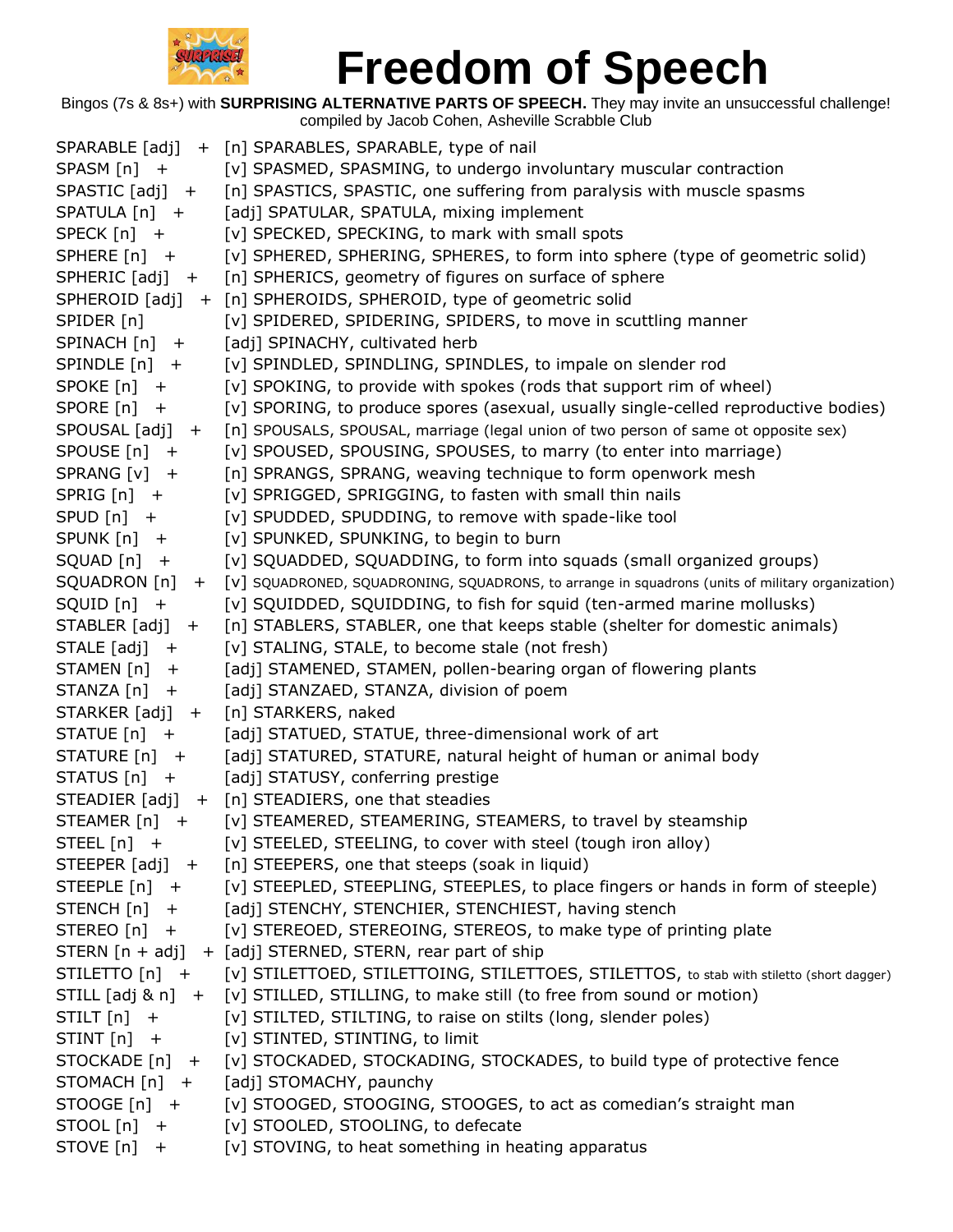

| STRAIGHT [ad]<br>$^{+}$             | [V] STRAIGHTED, STRAIGHTING, STRAIGHTS, to make straight (extending uniformly in one direction without bends or irregularities)             |
|-------------------------------------|---------------------------------------------------------------------------------------------------------------------------------------------|
| STRANGE [adj]<br>$+$                | [n] STRANGES, fundamental quark (hypothetical atomic particle)                                                                              |
| STRANGER $[n]$ +                    | [v] STRANGERED, STRANGERING, STRANGERS, to estrange (alienate)                                                                              |
| $STRAW[n] +$                        | [v] STRAWING, to cover with straw (stalks of threshed grain)                                                                                |
| $STREAM[n] +$                       | [adj] STREAMY, STREAMIER, STREAMIEST, streaming                                                                                             |
| STREET $[n]$ +                      | [adj] STREETED, STREET, public thoroughfare                                                                                                 |
| STROBE [n] +                        | [v] STROBED, STROBING, STROBES, to produce brief, high-intensity flashes of light                                                           |
| $STROP[n] +$                        | [adj] STROPPY, STROPPIER, STROPPIEST, unruly (difficult to control)                                                                         |
| STUBBLE [n] +                       | [adj] STUBBLED, STUBBLE, short, rough growth of beard                                                                                       |
| STUD $[n]$ +                        | [v] STUDDING, to set thickly with small projections                                                                                         |
| STUPID [adj]<br>$+$                 | [n] STUPIDS, stupid person                                                                                                                  |
| STURDY [adj]<br>$+$                 | [adj] STURDIED, STURDY, disease of sheep                                                                                                    |
| STURDY [adj] +                      | [n] STURDIES, STURDY, disease of sheep                                                                                                      |
| SUBCLASS $[n]$ +                    | [v] SUBCLASSED, SUBCLASSING, SUBCLASSES, to place in subdivision                                                                            |
| SUBLIME $[adj] +$                   | [v] SUBLIMED, SUBLIMING, SUBLIMES, to pass directly from solid to vapor state                                                               |
|                                     | SUBLIMER [adj] + [n] SUBLIMERS, SUBLIMER, one that sublimes (to make sublime (of elevated or noble quality)                                 |
| SUBSOIL [n] +                       | [V] SUBSOILED, SUBSOILING, SUBSOILS, to plow so as to turn up subsoil (layer of earth beneath surface soil)                                 |
| $SUBURB[n] +$                       | [adj] SUBURBED, residential area adjacent to city                                                                                           |
| SUBURBAN [adj]                      | + [n] SUBURBANS, SUBURBAN, one who lives in suburb                                                                                          |
| SUBWAY $[n]$ +                      | [v] SUBWAYED, SUBWAYING, SUBWAYS, to travel by underground railroad                                                                         |
| $SUCCOR[n]$ +                       | [v] SUCCORED, SUCCORING, SUCCORS, to go to aid of                                                                                           |
| SUCCOUR $[n]$ +                     | [v] SUCCOURED, SUCCOURING, SUCCOURS, to succor (to go to aid of)                                                                            |
|                                     | SUCHLIKE [adj] + [n] SUCHLIKES, SUCHLIKE, things of kind                                                                                    |
| SUCKER $[n]$ +                      | [v] SUCKERED, SUCKERING, SUCKERS, to strip of lower shoots or branches                                                                      |
| SUDDEN $[adj]$ +                    | [n] SUDDENS, sudden occurrence                                                                                                              |
| SUEDE $[n]$ +                       | [v] SUEDING, to finish leather with soft, napped surface                                                                                    |
| SUFFICE $[adj] +$<br>SUFFIX $[n]$ + | [v] SUFFICED, SUFFICING, SUFFICES, to be adequate<br>[v] SUFFIXED, SUFFIXING, SUFFIXES, to add as suffix (form affixed to end of root word) |
| SUGAR $[n]$ +                       | [v] SUGARED, SUGARING, to cover with sugar (sweet carbohydrate)                                                                             |
| SUICIDE $[n]$ +                     | [v] SUICIDED, SUICIDING, SUICIDES, to kill oneself intentionally                                                                            |
| SUITING $[v]$ +                     | [n] SUITINGS, SUITING, fabric for making suits                                                                                              |
| SULFUR $[n]$ +                      | [v] SULFURED, SULFURING, SULFURS, to treat with sulfur (nonmetallic element)                                                                |
| SULPHUR [n]<br>$\mathbf +$          | [v] SULPHURED, SULPHURING, SULPHURS, to sulfur (to treat with sulfur (nonmetallic element)                                                  |
| SUMMIT [n] +                        | [v] SUMMITED, SUMMITING, SUMMITS, to participate in highest level conference                                                                |
| SUMMONS $[n]$ +                     | [v] SUMMONSED, SUMMONSING, SUMMONSES, to order to appear                                                                                    |
| SUNBEAM $[n]$ +                     | [adj] SUNBEAMY, SUNBEAM, beam of sunlight                                                                                                   |
| SUNDOWN $[n]$ +                     | [v] SUNDOWNED, SUNDOWNING, SUNDOWNS, to experience nighttime confusion                                                                      |
| SUPER $[n]$ +                       | [v] SUPERED, SUPERING, to reinforce with thin cotton mesh, as book                                                                          |
| SUPINE $[adj] +$                    | [n] SUPINES, SUPINE, Latin verbal noun                                                                                                      |
| SUPPLE $[adj] +$                    | [v] SUPPLED, SUPPLING, SUPPLES to make supple                                                                                               |
| SUPREME $[adj] +$                   | [n] SUPREMES, smooth white sauce made with chicken stock                                                                                    |
| SURFEIT $[n]$ +                     | [v] SURFEITED, SURFEITING, SURFEITS, to supply to excess                                                                                    |
| SURNAME [n]<br>$+$                  | [v] SURNAMED, SURNAMING, SURNAMES, to give family name to                                                                                   |
| SURPLUS $[n]$ +                     | [v] SURPLUSED, SURPLUSING, SURPLUSES, SURPLUSSED, SURPLUSSING, SURPLUSSES, to treat as being in excess of what is needed                    |
| SURTAX $[n]$ +                      | [v] SURTAXED, SURTAXING, SURTAXES, to assess with extra tax                                                                                 |
| SWAN $[n]$ +                        | [v] SWANNED, SWANNING, to swear (to utter solemn oath)                                                                                      |
| SWANK $[adj] +$                     | [v] SWANKED, SWANKING, to swagger (to walk with pompous air)                                                                                |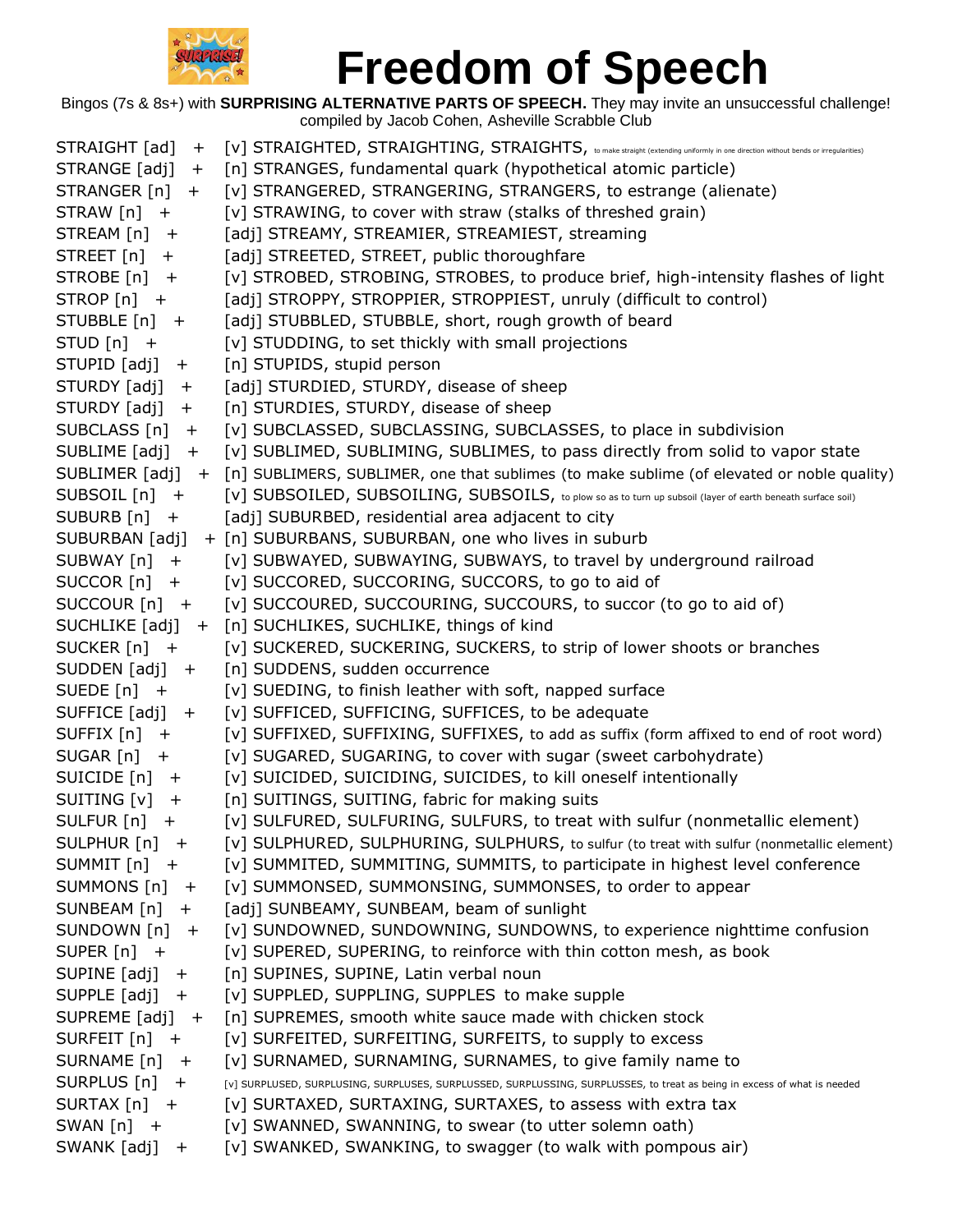

| SWEET $[adj] +$    | [n] SWEETING, SWEETINGS, sweet apple                                                                                                        |
|--------------------|---------------------------------------------------------------------------------------------------------------------------------------------|
| SWIFTER $[adj] +$  | [n] SWIFTERS, rope on ship                                                                                                                  |
| $SYLLABLE [adj] +$ | [n] SYLLABICS, SYLLABIC, speech sound of high sonority                                                                                      |
| $SYLLABLE[n] +$    | [v] SYLLABLED, SYLLABLING, SYLLABLES, pronounce syllables (units of spoken language)                                                        |
| $SYLVAN [adj] +$   | [n] SYLVANS, SYLVAN, one that lives in forest                                                                                               |
| $SYMBOL[n] +$      | [v] SYMBOLED or SYMBOLLED SYMBOLING or SYMBOLLING, SYMBOLS, werve as symbol (representation) of                                             |
| $SYNAPSE[n]$ +     | [V] SYNAPSED, SYNAPSING, SYNAPSES, to come together in synapsis (point at which nervous impulse passes from one neuron to another)          |
| $SYRINGE[n] +$     | [v] SYRINGED, SYRINGING, SYRINGES, to cleanse or treat with injected fluids                                                                 |
| $SYRUP[n]$ +       | [v] SYRUPED, SYRUPING, to sweeten with thick, sweet liquid                                                                                  |
| SYSTEMIC [adj]     | + [n] SYSTEMICS, SYSTEMIC, type of pesticide                                                                                                |
|                    | T 7s                                                                                                                                        |
| TABBY $[n]$ +      | [v] TABBIED, TABBYING, TABBIES, to give wavy appearance to                                                                                  |
| TABLET $[n]$ +     | [V] TABLETED, TABLETTED, TABLETING, TABLETTING, TABLETS, to inscribe on small, flat surface                                                 |
| TABOO [n & adj]    | + [v] TABOOED, TABOOING, to exclude from use, approach, or mention                                                                          |
| TALCUM [n] +       | [v] TALCUMED, TALCUMING, TALCUMS, treated with powder made from talc                                                                        |
| TALLOW [n] +       | [v] TALLOWED, TALLOWING, TALLOWS, to smear with tallow (mixture of animal fats)                                                             |
| TALON $[n]$ +      | [adj] TALONED, TALON, claw of bird of prey                                                                                                  |
| TAMPON $[n]$ +     | [v] TAMPONED, TAMPONING, TAMPONS, to plug with cotton pad                                                                                   |
| TANG $[n]$ +       | [v] TANGING, to provide wit pungent flavor                                                                                                  |
| TAPESTRY $[n]$ +   | [v] TAPESTRIED, TAPESTRYING, TAPESTRIES, to decorate with woven wall hangings                                                               |
| TARIFF $[n]$ +     | [v] TARIFFED, TARIFFING, TARIFFS, to tax imported or exported goods                                                                         |
| $TARMAC[n]$ +      | [v] TARMACKED, TARMACKING, TARMACS, to cause (aircraft) to sit on taxiway                                                                   |
| TART $[n]$ +       | [v] TARTING, to dress up                                                                                                                    |
| TAUT $[n]$ +       | [v] TAUTING, to tangle                                                                                                                      |
|                    | TELLTALE [adj] + [n] TELLTALES, tattler                                                                                                     |
| TEMPLE $[n]$ +     | [adj] TEMPLED, house of worship                                                                                                             |
| TEMPORAL [adj]     | + [n] TEMPORALS, bone of skull                                                                                                              |
| TENANT $[n]$ +     | [v] TENANTED, TENANTING, TENANTS, to inhabit                                                                                                |
| TENDERER [adj]     | + [n] TENDERERS, one that tenders                                                                                                           |
| TENON $[n]$ +      | [v] TENONED, TENONING, to unite by means of tenon (projection on end of piece of wood)                                                      |
| TENT $[n]$ +       | [v] TENTING, to live in tent (type of portable shelter)                                                                                     |
| TENTACLE [n] +     | [adj] TENTACLED, having tentacles (elongated flexible appendage of some animals)<br>[adj] THATCHY, THATCHIER, THATCHIEST, resembling thatch |
| THATCH [n] +       | THERMAL [adj] + [n] THERMALS, THERMAL, rising mass of warm air                                                                              |
|                    | THICKSET [adj] + [n] THICKSETS, thicket                                                                                                     |
| THIEF $[n]$ +      | [v] THIEVED, THIEVING, to steal                                                                                                             |
| THIGH $[n]$ +      | [adj] THIGHED, THIGH, part of leg                                                                                                           |
| THINCLAD [adj]     | + [n] THINCLADS, runner on track team                                                                                                       |
| THORN $[n]$ +      | [v] THORNED, THORNING, to prick with thorn (sharp, rigid projection on plant)                                                               |
| THOU [pron]+       | [v] THOUING, to address as "thou" (2d person singular pronoun in nominative case)                                                           |
| THREAT $[n]$ +     | [v] THREATED, THREATING, THREATS, to threaten                                                                                               |
| THROAT [n]<br>$+$  | [v] THROATED, THROATING, THROATS, to utter in hoarse voice                                                                                  |
| THRONE $[n]$ +     | [v] THRONED, THRONING, THRONES, to place on throne (royal chair)                                                                            |
| THRONG $[n]$ +     | [v] THRONGED, THRONGING, THRONGS, to crowd into                                                                                             |
| THUD $[n]$ +       | [v] THUDDING, to make dull, heavy sound                                                                                                     |
| THUNK $[v]$ +      | [v] THUNKED, THUNKING, to make sudden muffled sound                                                                                         |
| TIARA [n]<br>$+$   | [adj] TIARAED, TIARA, jeweled headpiece worn by women                                                                                       |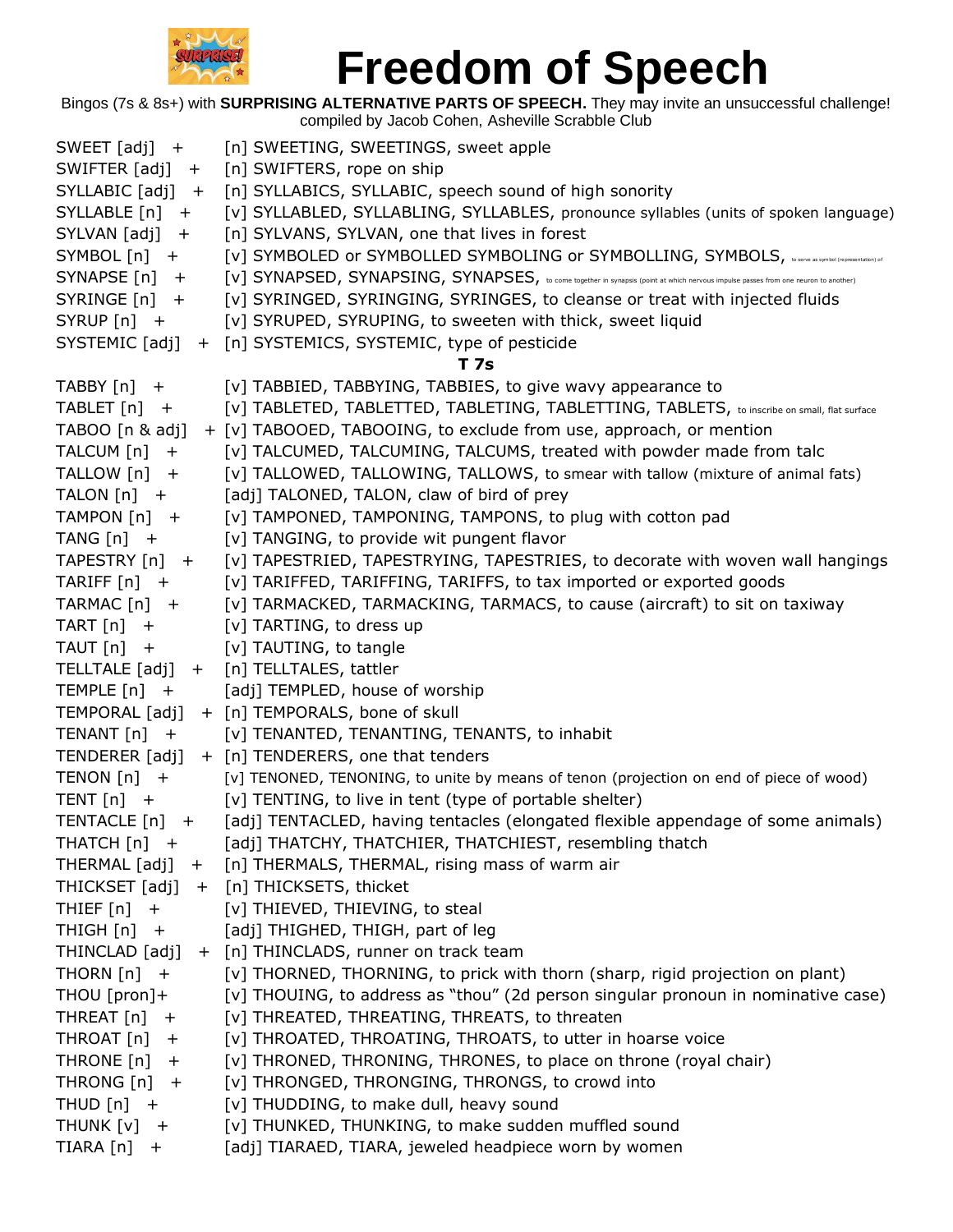

| $TIC[n]$ +                       | [v] TICCING, to have involuntary muscular contraction                                                       |
|----------------------------------|-------------------------------------------------------------------------------------------------------------|
| TIDIER $[adj] +$                 | [n] TIDIERS, TIDIER, one that tidies (to make tidy (neat and orderly))                                      |
| TIER $[n]$ +                     | [v] TIERING, to arrange in tiers (rows placed one above another)                                            |
| TIFF $[n]$ +                     | [v] TIFFING, to have petty quarrel                                                                          |
| TILLER $[n]$ +                   | [v] TILLERED, TILLERING, TILLERS, to put forth stems from root                                              |
| TIMBER $[n]$ +                   | [adj] TIMBERY, to furnish with timber (wood used as building material)                                      |
| TIMBER $[n]$ +                   | [V] TIMBERED, TIMBERING, TIMBERS, to furnish with timber (wood used as building material)                   |
| TINCTURE $[n]$ +                 | [v] TINCTURED, TINCTURING, TINCTURES, to tinge (to apply trace of color to)                                 |
| TISSUE $[n]$ +                   | [v] TISSUED, TISSUING, TISSUES, to weave into tissue (fine sheer fabric)                                    |
| TITULAR $[adj] +$                | [n] TITULARS, TITULAR, one who holds title                                                                  |
| TOENAIL $[n]$ +                  | [v] TOENAILED, TOENAILING, TOENAILS, to fasten with obliquely driven nails                                  |
| $TOGA[n]$ +                      | [adj] TOGATED, wearing toga (outer garment worn in ancient Rome)                                            |
| TOILET [n] +                     | [v] TOILETED, TOILETING, TOILETS, to dress and groom oneself                                                |
| TOKEN $[n]$ +                    | [v] TOKENED, TOKENING, to serve as sign of                                                                  |
| TOLLGATE [n] +                   | [v] TOLLGATED, TOLLGATING, TOLLGATES, to block business deal pending payment of bribe                       |
| TOMAHAWK [n] +                   | [v] TOMAHAWKED, TOMAHAWKING, TOMAHAWKS, to strike with light axe                                            |
| TOMATO [n] +                     | [adj] TOMATOEY, TOMATO, fleshy, edible fruit of perennial plant                                             |
| TOMB $[n]$ +                     | [v] TOMBING, to place in tomb (burial vault or chamber)                                                     |
| TOOTH $[n]$ +                    | [v] TOOTHED, TOOTHING, to furnish with toothlike projections                                                |
| $\overline{LOPICAL}$ [adj] +     | [n] TOPICALS, TOPICAL, postage stamp in collection with designs relating to same subject [n]                |
| TOPSOIL $[n]$ +                  | [v] TOPSOILED, TOPSOILING, TOPSOILS, to remove surface layer of soil from                                   |
| TORPID $[adj] +$                 | [n] TORPIDS, racing boat                                                                                    |
| TORQUE $[n]$ +                   | [adj] TORQUEY, TORQUIER, TORQUIEST, providing force to cause rotation                                       |
|                                  |                                                                                                             |
| $TOT[n]$ +                       | [v] TOTTING, to total                                                                                       |
| TOURNEY [n] +                    | [v] TOURNEYED, TOURNEYING, TOURNEYS, to compete in tournament                                               |
| $TRAGIC [adj] +$                 | [n] TRAGICS, TRAGIC, element of drama that produces tragedy (disastrous event)                              |
| TRAILER $[n]$ +                  | [V] TRAILERED, TRAILERING, TRAILERS, to transport by means of trailer (vehicle drawn by another)            |
| TRAM $[n]$ +                     | [v] TRAMMED, TRAMMING, to convey in tramcar (streetcar)                                                     |
| TRANCE $[n]$ +                   | [v] TRANCED, TRANCING, TRANCES, to put into trance (semiconscious state)                                    |
| TRAVESTY [n] +                   | [V] TRAVESTIED, TRAVESTYING, TRAVESTIES, to parody (to imitate serious literary work for comic effect)      |
| TREBLE $[n]$ +                   | [v] TREBLED, TREBLING, TREBLES, to triple                                                                   |
| TRELLIS $[n]$ +                  | [v] TRELLISED, TRELLISING, TRELLISES, to provide with trellis (frame used as support for climbing plants)   |
| TREMOR [n]<br>$+$                | [v] TREMORED, TREMORING, TREMORS, to undergo shaking or quivering                                           |
| $TRIBAL [adj] +$                 | [n] TRIBALS, member of Aboriginal people of India                                                           |
| TRIGGER $[n]$ +                  | [adj] TRIGGER, TRIGGEST, neat                                                                               |
| TRINKET [n]<br>$+$               | [v] TRINKETED, TRINKETING, TRINKETS, to deal secretly                                                       |
| TROLLEY $[n]$ +                  | [v] TROLLEYED, TROLLEYING, TROLLEYS, to convey by streetcar                                                 |
|                                  | TROPICAL [adj] + [n] TROPICALS, plant of region lying in tropics                                            |
|                                  | TRUANT [n & adj] + [v] TRUANTED, TRUANTING, TRUANTS, to stay out of school without permission               |
| TRUCE $[n]$ +                    | [v] TRUCING, to suspend hostilities by mutual agreement                                                     |
| TRUEBLUE [adj]                   | + [n] TRUEBLUES, TRUEBLUE, person of unwavering loyalty                                                     |
| TRUNK $[n]$ +                    | [adj] TRUNKED, TRUNK, main stem of tree                                                                     |
| TRUSTEE [n] +                    | [v] TRUSTEED, TRUSTEEING, TRUSTEES, to commit to care of administrator                                      |
| TRYST $[n]$ +                    | [v] TRYSTED, TRYSTING, to agree to meet                                                                     |
| TSKTSK [interj] +                | [v] TSKTSKED, TSKTSKING, TSKTSKS, to tsk (to utter exclamation of annoyance)                                |
| TUB $[n]$ +<br>TUBULAR $[adj] +$ | [v] TUBBING, to wash in tub (round, open vessel)<br>[n] TUBULARS, TUBULAR, completely enclosed bicycle tire |